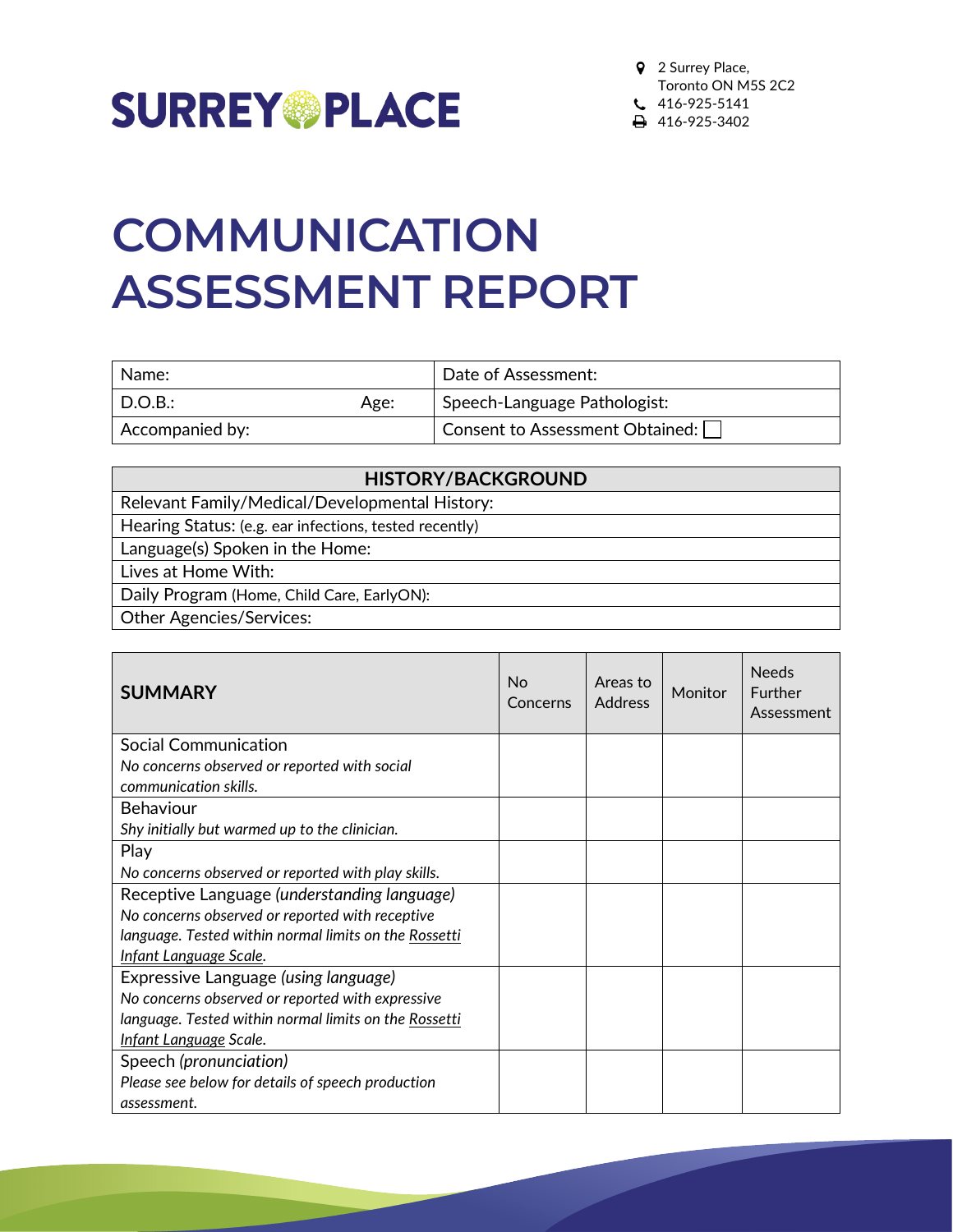| Fluency (stuttering) |  |  |
|----------------------|--|--|
| Voice/Resonance      |  |  |

|                                   | <b>SPEECH</b>                                                                                                                                |  |
|-----------------------------------|----------------------------------------------------------------------------------------------------------------------------------------------|--|
|                                   | <b>Needs</b><br>$\Box$ No apparent concerns Delay: $\Box$ Mild $\Box$ Moderate $\Box$ Significant<br>$\Box$ Monitor<br>further<br>assessment |  |
| YES/NO                            | <b>PHONOLOGY</b>                                                                                                                             |  |
|                                   | Has age appropriate consonants (C)                                                                                                           |  |
|                                   | Has age appropriate vowels (V)                                                                                                               |  |
|                                   | Has variety of syllable shapes (CV, VC, CVCV, CVC, CVCVC)                                                                                    |  |
|                                   | Child demonstrates following speech errors (Phonological Processes):                                                                         |  |
|                                   | Deletes initial consonants (e.g., "ot" for "hot")                                                                                            |  |
|                                   | Deletes final consonants (e.g., "ca" for "cat")                                                                                              |  |
|                                   | Assimilates (e.g., "gog" for "dog")                                                                                                          |  |
|                                   | Stopping of consonants:                                                                                                                      |  |
|                                   | /f/ (e.g., "pour" for "four")                                                                                                                |  |
|                                   | $/s/$ (e.g., "tee" for "see")                                                                                                                |  |
|                                   | /z/ (e.g., "doo" for "zoo")                                                                                                                  |  |
|                                   | "sh" (e.g., "teep" for "sheep")                                                                                                              |  |
|                                   | Velar fronting (e.g., "tootie" for "cookie")                                                                                                 |  |
|                                   | Backing of consonants (e.g., "cop" for "top")                                                                                                |  |
|                                   | Consonant blends/cluster reduction                                                                                                           |  |
|                                   | s-blends (e.g., "soon" or "poon" for "spoon", "tar"or "sar" for "star", etc.)                                                                |  |
|                                   | I-blends (e.g., "cown" for "clown", "gasses" for "glasses)                                                                                   |  |
|                                   | r-blends (e.g., "bown" for "brown", "tuck" for "truck")                                                                                      |  |
|                                   | Gliding of liquids (e.g., "wamp" for "lamp")                                                                                                 |  |
|                                   | Deletes unstressed syllables in multi-syllabic words                                                                                         |  |
|                                   | Other:                                                                                                                                       |  |
| <b>Formal Test and Results:</b>   |                                                                                                                                              |  |
|                                   | The Goldman Fristoe Test of Articulation - 2 <sup>nd</sup> Edition (GFTA-2): This test assesses a child's ability to                         |  |
|                                   | produce a variety of speech sounds in single words and in sentences.                                                                         |  |
|                                   |                                                                                                                                              |  |
| * Scaled/Standard scores between  | are within normal limits                                                                                                                     |  |
|                                   | ** Percentile ranks between 16 and 84 are within normal limits                                                                               |  |
|                                   | Structured Photographic Articulation Test - $2^{nd}$ Edition (SPAT-DII): This test assesses a child's ability to                             |  |
|                                   | produce a variety of speech sounds in single words or sentences.                                                                             |  |
|                                   | Stimulability (i.e., child's ability to produce the speech sound correctly on imitation):                                                    |  |
|                                   | Additional Comments: Articulation skills were assessed informally using a speech sample taken                                                |  |
| during play, and parental report. |                                                                                                                                              |  |
|                                   |                                                                                                                                              |  |
|                                   | Articulation skills were assessed using a combination of parental reports, and an informal                                                   |  |
|                                   | analysis of a speech sample taken during play.                                                                                               |  |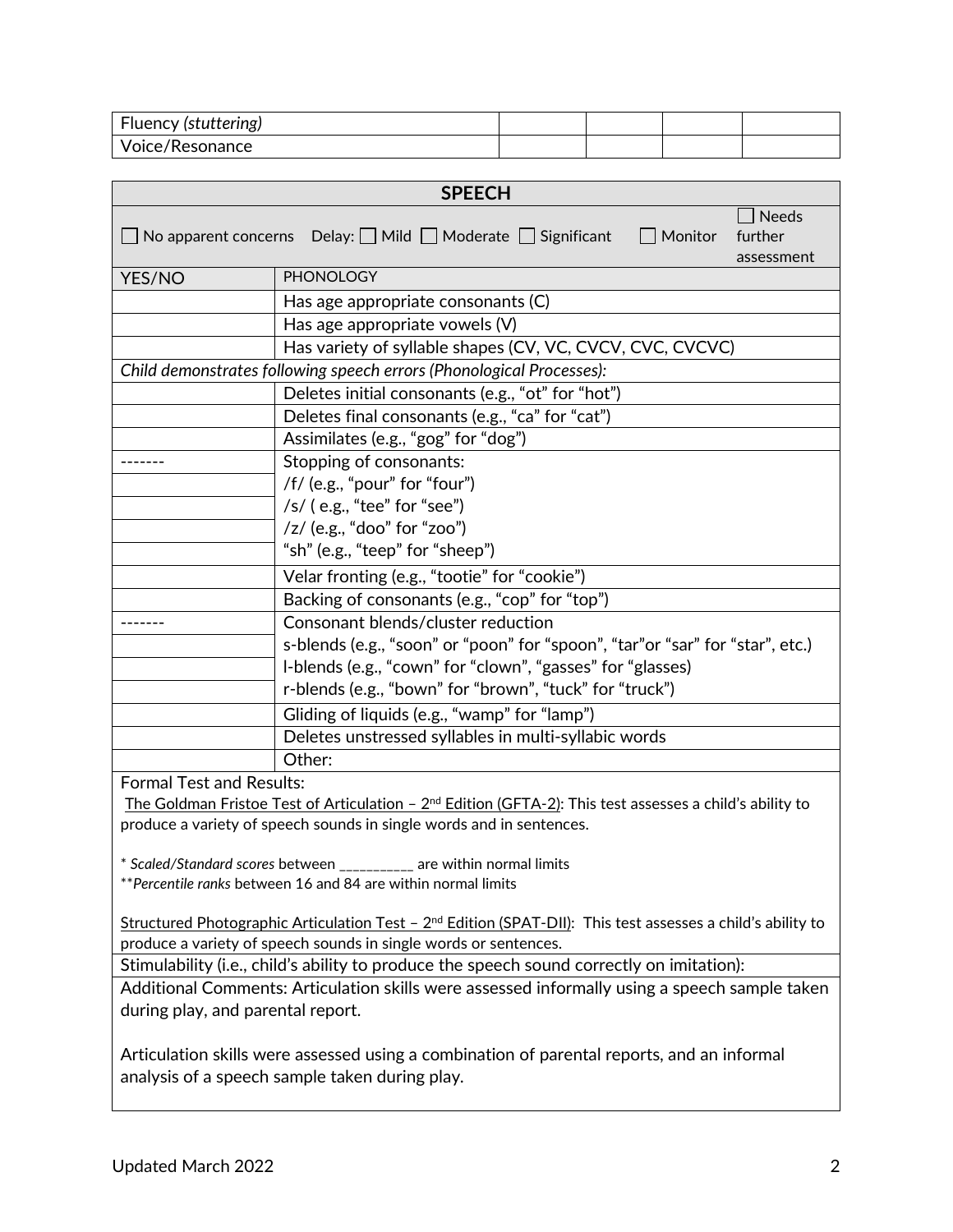Articulation skills were not formally assessed due to limited verbal output. This will be monitored and assessed further as expressive language skills develop.

| YES/NO                      | <b>MOTOR SPEECH CONTROL (Early Communicator)</b>                      |
|-----------------------------|-----------------------------------------------------------------------|
|                             | Has sufficient muscle tone in body to support speech                  |
|                             | Has prolonged phonation                                               |
|                             | Coordinates gestures and vocalizations                                |
|                             | Imitates sounds, vowels and words                                     |
|                             | Does not use non-speech sounds (e.g. grunts, mmm)                     |
|                             | Demonstrates a variety of speech motor movements (e.g. lip            |
|                             | contact/rounding, adequate range of jaw movement, tongue elevation)   |
|                             | Productions are not variable (e.g. words are used and then disappear) |
| Other:                      | Has difficulties with: $\Box$ drooling $\Box$ chewing<br>swallowing   |
|                             | feeding (picky eater)                                                 |
| <b>Additional comments:</b> |                                                                       |

| YES/NO              | <b>MOTOR SPEECH CONTROL (Later Communicator)</b>                                                  |
|---------------------|---------------------------------------------------------------------------------------------------|
|                     | Imitates sounds, words and phrases                                                                |
|                     | Demonstrates a variety of speech motor movements (e.g. lip                                        |
|                     | contact/rounding, adequate range of jaw movement, tongue elevation)                               |
|                     | Speech is clear and understandable to most listeners                                              |
| <b>Muscle Tone:</b> |                                                                                                   |
|                     | Has sufficient muscle tone in body to support speech                                              |
| Phonation:          |                                                                                                   |
|                     | Turns voice on and off                                                                            |
|                     | Controls duration of phonation                                                                    |
|                     | Controls pitch (adequate prosody) (e.g., "UH-oh")                                                 |
|                     | Produces voiceless sound (/h/), nasal sound (/m/), and voiced sound                               |
|                     | $(\frac{h}{h})$                                                                                   |
|                     | Controls voice onset time (VOT) (e.g., "pop")                                                     |
|                     | Has oral - nasal control (e.g., "nana", "done")                                                   |
| Jaw:                |                                                                                                   |
|                     | Has basic jaw control (close $\rightarrow$ open, open $\rightarrow$ close)                        |
|                     | Has appropriate jaw excursion                                                                     |
|                     | Has midline movement (no side-to-side jaw sliding, anterior thrusting)                            |
|                     | Has graded jaw control (mid height vowels / $\varepsilon$ / (as in "bet"), / $\frac{1}{1}$ (as in |
|                     | "bit"), $/\wedge$ (as in "but")                                                                   |
| Lips:               |                                                                                                   |
|                     | Has adequate lip rounding for /o/ (as in "no") and /u/ (as in "boot")                             |
|                     | Has adequate lip retraction for /i/ (as in "eat")                                                 |
|                     | Has adequate lip contacts for bilabials /p/, /b/, /m/ (independent from                           |
|                     | jaw)                                                                                              |
|                     | Moves lower lip by itself for /f/                                                                 |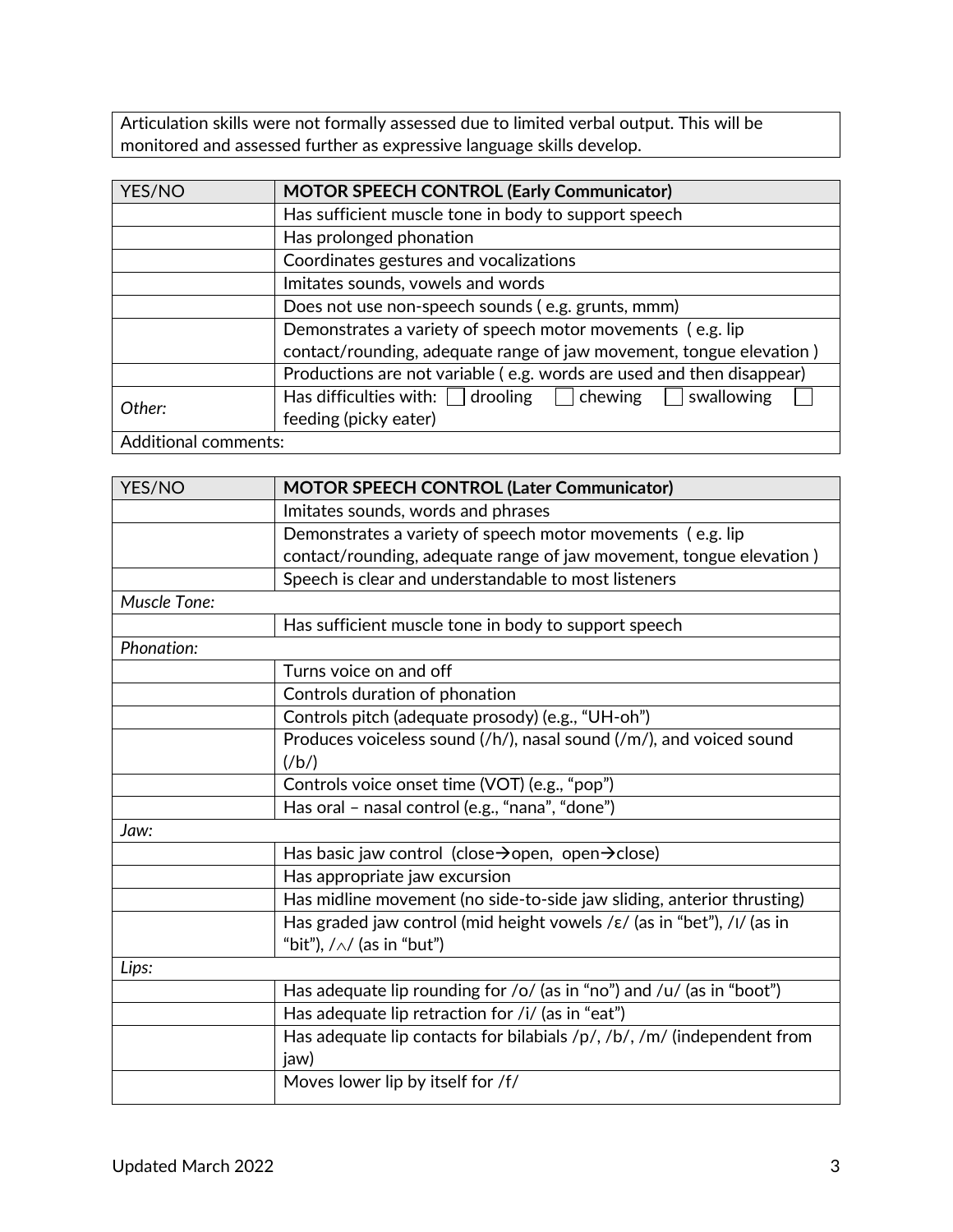| Tongue:                     |                                                                           |  |
|-----------------------------|---------------------------------------------------------------------------|--|
|                             | Moves tongue independent of jaw                                           |  |
|                             | Uses tip of the tongue for $/t/$ , $/d/$ , $/n/$ , and $/s/$              |  |
|                             | Elevates blade of the tongue for /i / (as in "bee") and /j/ (as in "yes") |  |
|                             | Elevates back of the tongue for /k/ and /g/                               |  |
| <b>Integrated Movement:</b> |                                                                           |  |
|                             | Coordinates movement between horizontal and vertical planes (e.g.,        |  |
|                             | diphthongs /al/ (as in "buy"), /el/ (as in "bay"), /ow/ (as in "cow")     |  |
|                             | Coordinates movement between horizontal, vertical, and                    |  |
|                             | anterior/posterior planes (e.g., "puppy", "ducky", "bunny")               |  |
|                             | Able to maintain sound and syllable integrity at the phrase and sentence  |  |
|                             | level                                                                     |  |
| Other:                      |                                                                           |  |
|                             | chewing<br>Has difficulties with: $ $<br>swallowing<br>drooling           |  |
|                             | feeding (picky eater)                                                     |  |
| <b>Additional comments:</b> |                                                                           |  |

### **ADDITIONAL COMMENTS**

*(if required or delete this box)*

### **RECOMMENDATIONS & EARLY ABILITIES PLAN**

| $\Box$ Hearing Test: It is recommended that your child be seen for an audiological assessment.     |
|----------------------------------------------------------------------------------------------------|
| $\Box$ Community children's program: It is recommended that your child participate in children's   |
| programming in order to facilitate the development of his/her speech and language skills and       |
| to provide him/her with opportunities to play with his/her same age peers.                         |
| Hanen Program for Parents: Target Words®                                                           |
| $\Box$ Play & Say Program                                                                          |
| $\Box$ Direct Intervention: You will be contacted in the near future to schedule intervention with |
| Early Abilities.                                                                                   |
| $\Box$ Home Program                                                                                |
| <b>Discharge</b>                                                                                   |
|                                                                                                    |

SLP Signature and Contact Information and Date signed

\_\_\_\_\_\_\_\_\_\_\_\_\_\_\_\_\_\_\_\_\_\_\_\_\_\_\_\_\_\_\_\_\_\_\_ \_\_\_\_\_\_\_\_\_\_\_\_\_\_\_\_\_\_\_\_\_\_\_\_

Original to: File

Cc: